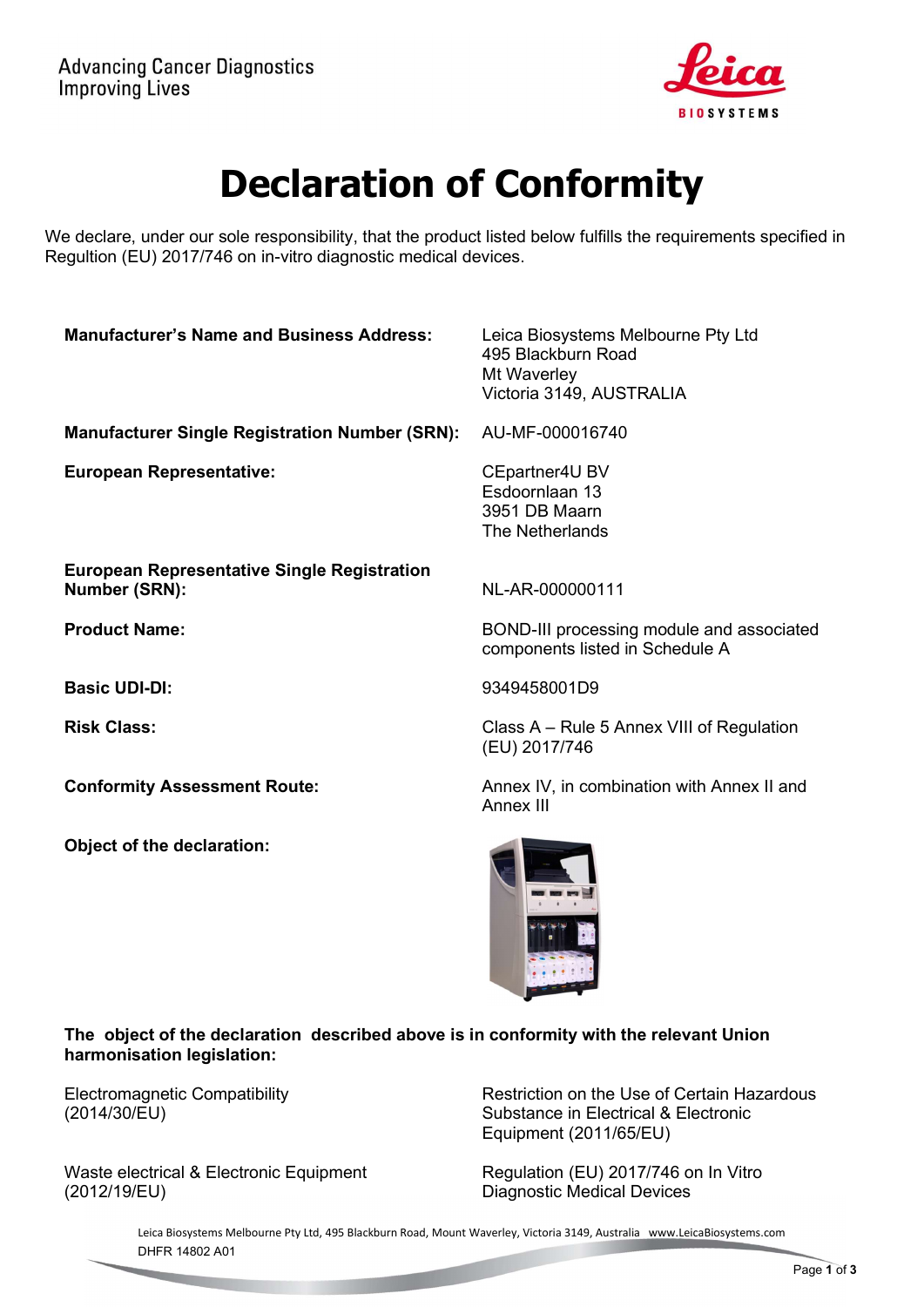

## The following standards and technical documentation have been applied:

| EN 61326-1:2013<br>(IEC 61326-1:2012, Edition 2.0)    | Electrical equipment for measurement,<br>control and laboratory use- EMC<br>requirements. Part 1: General requirements.                                                                                                         |
|-------------------------------------------------------|---------------------------------------------------------------------------------------------------------------------------------------------------------------------------------------------------------------------------------|
| EN 61326-2-6:2013<br>(IEC 61326-2-6:2012 Edition 2.0) | Electrical equipment for measurement,<br>control and laboratory use-EMC<br>requirements- Part 2-6: Particular<br>requirements- In vitro diagnostic (IVD)<br>medical equipment.                                                  |
| UL/IEC 61010-1 Edition.3.0                            | Safety requirements for electrical equipment<br>for measurement, control, and laboratory use<br>Part 1: General requirements                                                                                                    |
| IEC 61010-2-010 Edition.3.0                           | Safety requirements for electrical equipment<br>for measurement, control, and laboratory use<br>Part. 2-010, Particular requirements for<br>laboratory equipment for the heating of<br>materials                                |
| IEC 61010-2-081 Edition.1; Amendement1                | Safety requirements for electrical equipment<br>for measurement, control, and laboratory use<br>Part 2-081: Particular requirements for<br>automatic and semi-automatic laboratory<br>equipment for analysis and other purposes |
| IEC 61010-2-101 Edition.2.0                           | Safety requirements for electrical equipment<br>for measurement, control and laboratory use -<br>Part 2-101: Particular requirements for In vitro<br>diagnostic (IVD) medical equipment                                         |

#### Signed for and on behalf of:

DocuSigned by:

Diana Cundall

Ū Signer Name: Diana Cundall Signing Reason: I approve this document<br>Signing Time: 18-Feb-2022 | 16:18 AEDT

Diana Cundall<sup>209427BC8AA723578F</sup> RA Manager Leica Biosystems Melbourne Pty Ltd